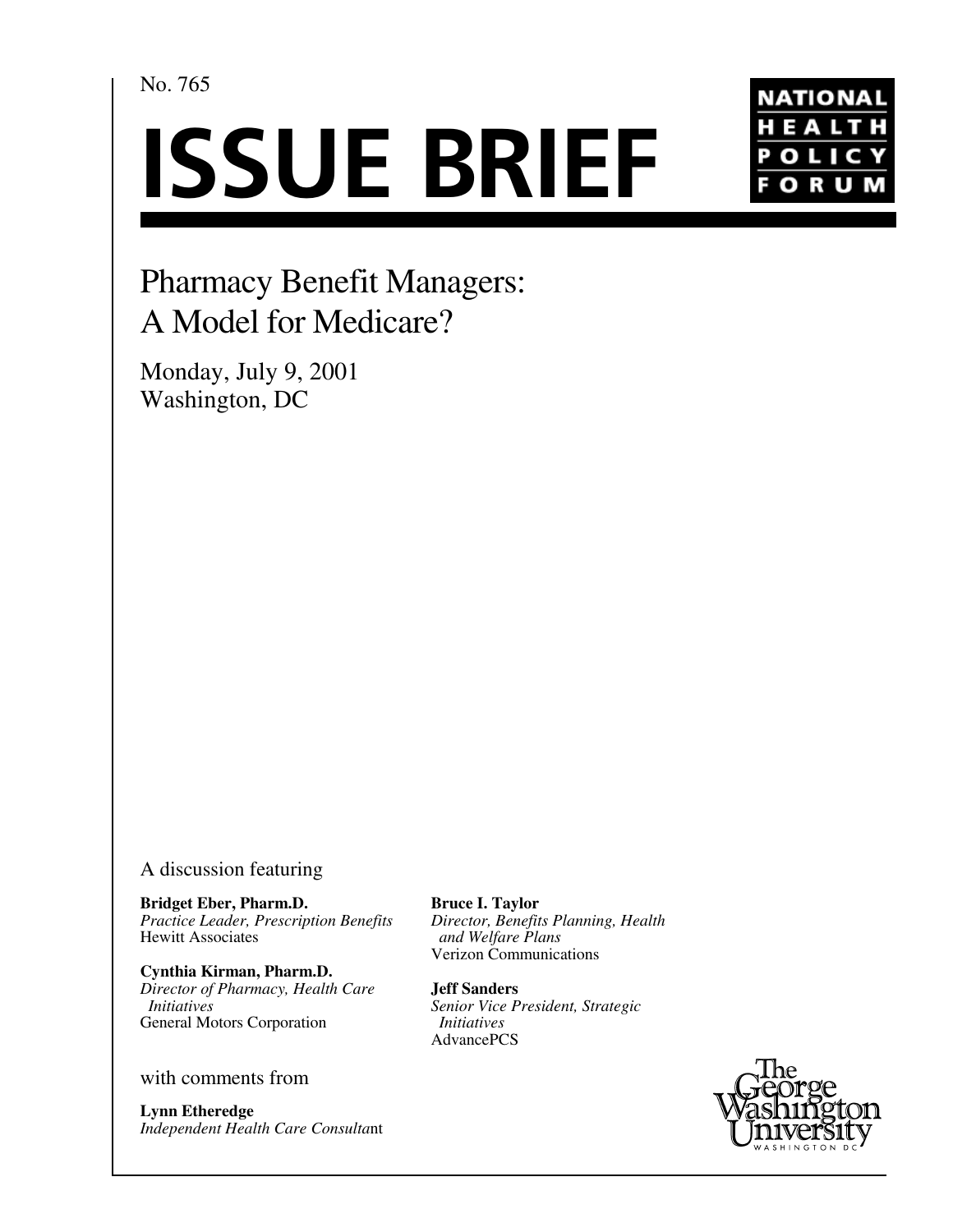# Pharmacy Benefit Managers

*Overview—This issue brief uses large employer experiences with pharmacy benefit managers (PBMs) to shed light on their potential as Medicare outpatient drug benefit administrators. PBM management techniques and typical employer approaches are discussed, as well as employer perspectives on PBM strengths and weaknesses and lessons learned. Considerations for Medicare policy are also examined. Information is based on a literature review and conversations and telephone interviews with employers, PBM industry executives, and benefit consultants. This brief builds on previous National Health Policy Forum PBM industry analysis; in particular the October 1999 forum and issue brief "The ABCs of PBMs."1*

Pharmacy benefit managers (PBMs) are central to the debate over a Medicare prescription drug benefit. Virtually all the major proposals include PBMs to administer the benefit, with some analysts citing the method as an alternative to price regulation.<sup>2</sup> But not all PBMs are alike.

The industry, which administers drug benefits for more than 200 million people nationwide, is varied and changing.<sup>3</sup> PBMs provide a wide array of services, employ different management strategies, and operate in a very complex pharmaceuticals market. In recent years, the PBM industry has gone through dramatic consolidation.<sup>4</sup> Now, the three largest firms handle more than three-quarters of retail prescription drug purchases.<sup>5</sup>

Large self-insured employers turned to PBMs during the 1990s to administer the popular drug benefit, manage cost and utilization trends, ensure appropriate use of drugs, and improve care quality. Although most employers are satisfied with their PBM, concern is growing as drug spending continues to climb at double-digit rates. Employer frustration over rising costs and questions about appropriateness of drug use are stimulating interest in PBM contractual relationships, especially financial arrangements with drug manufacturers, and the bearing those relationships may have on PBM performance.

Amidst a growing public discourse about drug spending and affordability, Congress is considering a Medicare benefit. Whether the best practices of privatesector pharmacy benefit management are appropriate for Medicare is uncertain. PBMs rely on utilization controls, especially techniques that promote formulary compliance, to curb spending growth. Industry supporters argue the controls encourage appropriate drug use, but the public backlash against managed care could spill over to PBMs if they are seen as too intrusive or indifferent to consumer needs. At the very least, a Medicare benefit would encourage closer government scrutiny of PBM practices, a prospect not unwelcome to private purchasers. At the worst, Medicare reform politics could involve the industry in delivering the benefit but take the teeth out of its cost- and qualitymanagement capabilities.

This Forum session will bring together speakers representing large employers, PBM firms, industry analysts, and health policy experts to discuss the strengths and limitations of the pharmacy benefit management model that has evolved in the private sector and its suitability for a Medicare prescription drug benefit.

#### **INDUSTRY SNAPSHOT**

PBMs administer prescription drug benefits through contracts with employers, managed health care organizations, and insurance carriers. Today, the top 20 firms manage more than 90 percent of retail prescription drug purchases, and three firms—AdvancePCS, Express Scripts, and Merck-Medco Managed Care—dominate the market.<sup>6</sup> The oldest began as claims administrators.

# **ISSUE BRIEF**/No. 765

**Analyst/Writer:** Veronica V. Goff, *Consultant*

**National Health Policy Forum** 2131 K Street, NW, Suite 500 Washington, DC 20006 202/872-1390 202/862-9837 (fax) nhpf@gwu.edu (e-mail) www.nhpf.org (Web site)

**Judith Miller Jones,** Director **Karen Matherlee,** Co-Director **Judith D. Moore,** Co-Director **Michele Black,** Publications Director

**NHPF** is a nonpartisan education and information exchange for federal health policymakers.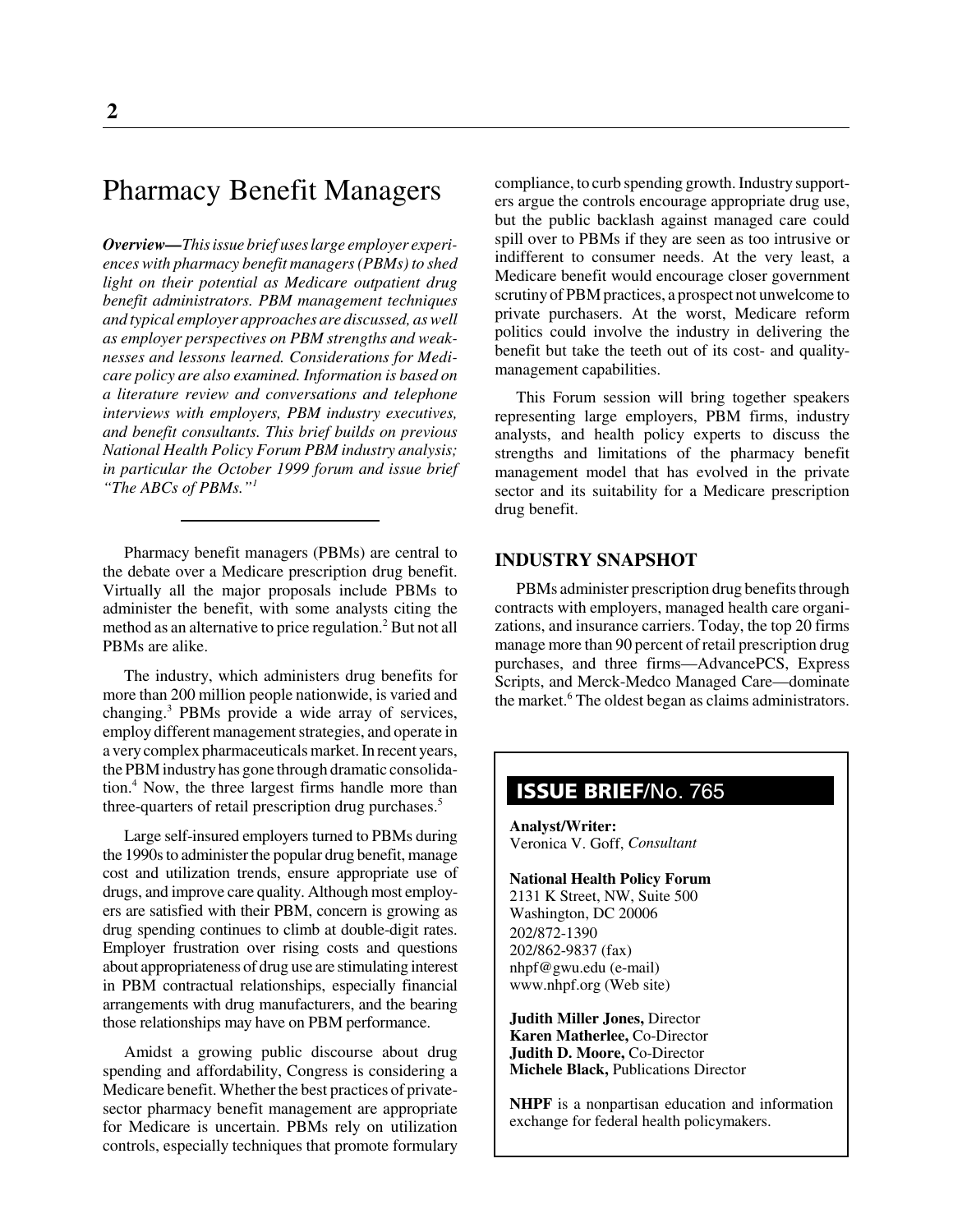Many newer industry members were started or acquired by health plans, pharmaceutical manufacturers, retail pharmacy chains, or other PBMs to build specific capabilities. Still others were established with a particular niche in mind, such as mail order pharmacy.

A common strength of today's PBMs is use of automated processes and information technology. Electronic communications and real-time claims processing are essential to industry operations. The member takes a prescription to a participating pharmacy, where the pharmacist uses a computer to check member eligibility, the presence of the medication on the plan's formulary, plan rules about generic and therapeutic substitutions, and the member copayment. Other techniques pioneered by PBMs, including standardized claim forms and mail order pharmacy, have helped make the industry a leader in administrative efficiency.

Contractual relationships with retail pharmacies, pharmacists, wholesalers, and pharmaceutical manufacturers are another reason for the industry's growth. PBMs negotiate drug price and dispensing fee discounts with retail pharmacies. They frequently provide incentives to pharmacists to encourage generic drugs and formulary compliance and negotiate price discounts with drug manufacturers and wholesalers for mail order services. The principal sources of net revenue for PBMs are retained rebates and the difference between drug acquisition cost and sales cost for mail service pharmacy, according to industry experts.

Contracts with manufacturers are beginning to come under closer scrutiny, however. PBMs contract with manufacturers for rebates (after sale discounts) based on demonstrated market share utilization shifts. Rebates range between 2 and 20 percent of the drug's average wholesale price, according to Bridget Eber, Pharm.D., who is practice leader, prescription benefits, for Hewitt Associates.7 Variance is attributed to competition within therapeutic categories and the type of formulary, among other factors.

Most employers contracting with PBMs receive a share of between 50 and 100 percent of the rebate. But PBMs often receive several forms of income from manufacturers, including unrestricted financial grants and fees for disease management programs, rebate administration, and analysis of drug expenditure data. While industry experts are aware of these arrangements, few details are available because of their proprietary nature. Purchasers are beginning to question whether they are getting sufficient value for the price they pay for PBM services.

#### **PBM MANAGEMENT TECHNIQUES**

Basic management techniques include pharmacy network management, formulary management, drug utilization management, and mail service. Many PBMs also provide disease management programs. The extent to which these techniques are used in combination with member cost-sharing affect drug cost and utilization trends. In specifying their prescription drug benefit plans, which are administered by the PBM, employers balance cost-containment opportunities with employee satisfaction, convenience, and access to affordable drug therapies.

#### **Pharmacy Network**

PBMs offer a range of broad to narrow retail pharmacy networks. A narrower network concentrates purchasing power by limiting the pharmacies at which members are covered, thereby leveraging greater discounts. Thirty-one states have "any willing provider" laws requiring PBMs to contract with any pharmacy willing to accept their reimbursement rate.<sup>8</sup>

#### **Formulary**

The formulary is a fundamental tool for the PBM. It is a list of the plan's preferred drugs within each therapeutic class. Formulary options range from the least restrictive open formulary to the most restrictive closed formulary. Managed formularies combine member cost-sharing incentives with the list of preferred drugs to encourage their use. Three-tier and four-tier cost-sharing structures are becoming popular because they allow for an open formulary while requiring higher member contributions for nonpreferred drugs.<sup>9</sup>

#### **Drug Utilization Review**

Prospective, concurrent, and retrospective drug utilization reviews are used to ensure safety, improve care quality, and promote compliance with the formulary. Prior authorization is a form of prospective review, conducted before medications are dispensed and, ideally, before they are prescribed. Prior authorization programs target specific drugs and require special authorization at the point of sale for coverage by the plan. Most often, the programs apply to drugs that are high-cost and have offlabel uses and a potential for misuse.

Concurrent reviews are done electronically before medications are dispensed. The prescription is checked against the formulary as well as the member's eligibility, prescription record for drug interaction, drug-disease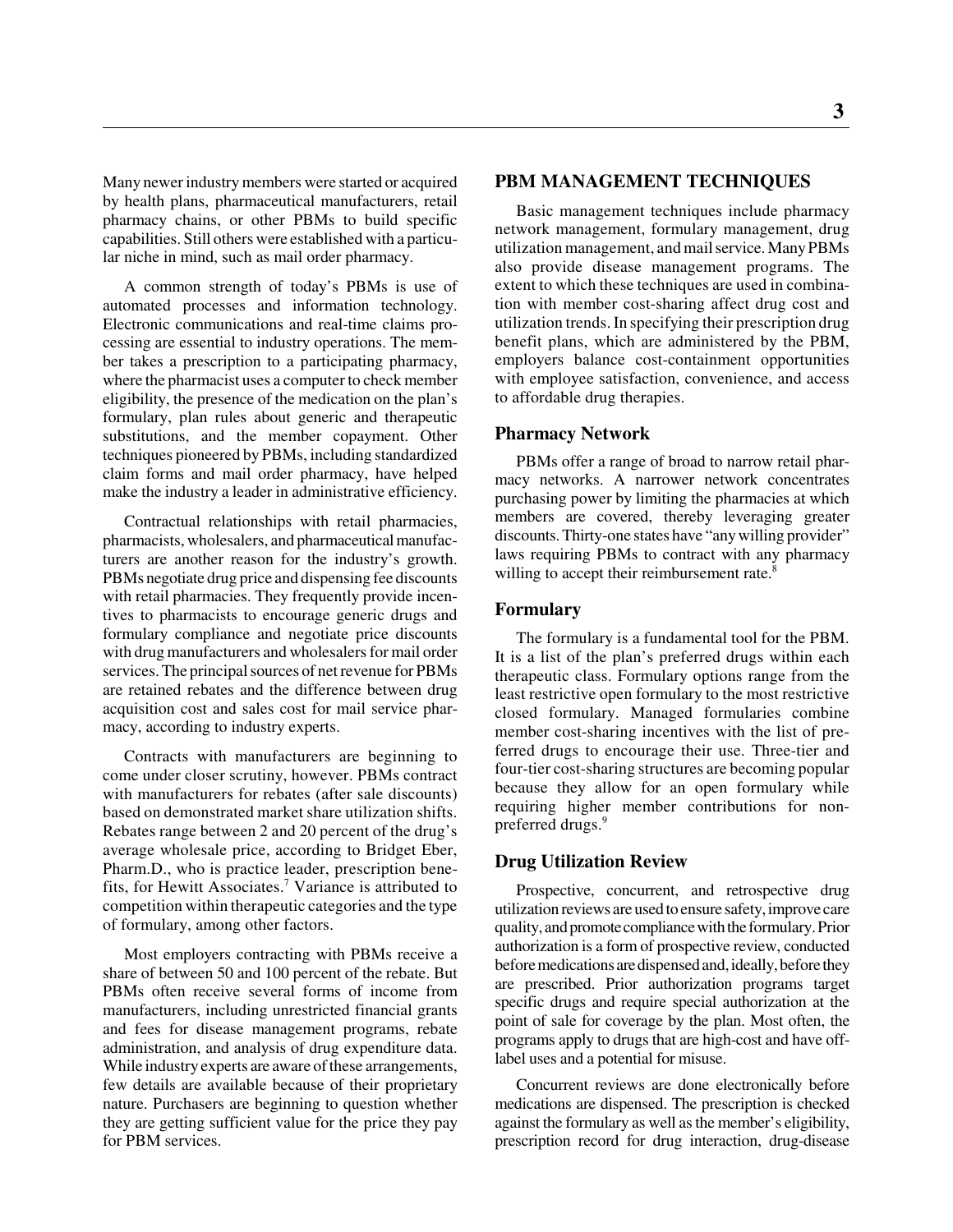interaction (when available), appropriate dosage, and other factors. The pharmacist may receive one of two types of alerts (or edits) regarding the transaction. The first does not allow the transaction to proceed. The second allows the transaction to be processed and provides information to the pharmacist. Based on the information, the pharmacist may contact the prescribing physician before proceeding or after the transaction is processed.

Retrospective reviews encourage compliance with the formulary and promote safety by revealing inappropriate prescribing patterns. It can also be used to assess prescribing behavior against best medical practice. Often, physicians who frequently prescribe drugs that are not on the formulary are contacted in writing.

#### **Generic Substitution and Drug Interchange**

Substitution of generic drugs for their brand name equivalents is common and cost-effective. Therapeutic interchange is the substitution of one drug for another in the same therapeutic class. The technique encourages formulary compliance. However, physician permission to interchange drugs is required due to differences in drug chemical compounds.

#### **Mail Services**

Dispensing medications by mail is cost-effective for maintenance drugs because of discounts negotiated with wholesalers and manufacturers and the absence of retail pharmacy overhead. Member communications and a range of benefit design options are used to encourage members to use mail service when appropriate. Some PBMs own and operate their own mail order pharmacies, while others outsource the service. Many PBMs allow members to refill maintenance medications via the Internet.

#### **Disease Management**

Many PBMs provide disease management programs for common and potentially high-cost conditions, such as asthma, diabetes, heart disease, and depression. Often education and disease-specific information are available to members. Sometimes members are encouraged through targeted communications to comply with their treatment regimens and to take an active role in the management of their conditions. Some PBMs are reconsidering their disease management programs due to sensitivity about medical confidentiality; others are reassessing programs as a result of marginal success in reaching target populations.

#### **LEADING-EDGE PBM PRACTICES**

Leading-edge practices use the industry's technology and data management competencies to put information and tools into the hands of physicians and consumers. One example is the recently announced RxHub LLC, a joint venture of AdvancePCS, Express Scripts, and Merck-Medco Managed Care to create an electronic exchange and encourage more physicians to prescribe electronically.<sup>10</sup>

The venture addresses three major health policy concerns: safety, quality, and consumer service. It attempts to enhance safety by reducing errors introduced by reading handwritten prescriptions. Quality is addressed by making available to physicians the PBM's database and its quick access to information such as drug interactions. And it targets consumer inconvenience by providing information to physicians at the point of care instead of catching problems, such as noncompliance with the formulary or incorrect dosage, at the pharmacy. The program is currently being tested with physicians. The three PBMs plan to introduce the exchange in late 2001or early 2002.

To be sure, physician acceptance and connectivity will be necessary for the exchange's success. Many doctors use the Internet now, although primarily for administrative transactions and clinical research.<sup>11</sup> Fewer than 5 percent prescribe electronically, according to the RxHub venture partners.

Yet, despite the potential for improved safety and efficiency, the venture is raising concerns among chain and independent pharmacies. They believe RxHub will shift patients from retail pharmacies to the partners' mail order and Internet services. The PBM partners maintain RxHub is merely a standardized electronic platform for prescription writing. Physicians will be able to transmit prescriptions to the patient's pharmacy of choice. Another concern of some smaller pharmacies is a burdensome investment in information technology in order to receive prescriptions electronically.

New PBM consumer tools can tap into the power of the Internet for convenient, customized access to health and prescription drug information. Two-thirds of employers with 20,000 or more employees use Internet/intranet applications for medical benefits.<sup>12</sup> PBMs are following suit by providing plan members with online information and tools to help them effectively use their prescription drug benefits and manage their health.

PBMs are also dedicating more resources to clinical consulting. Their pharmacists meet face-to-face with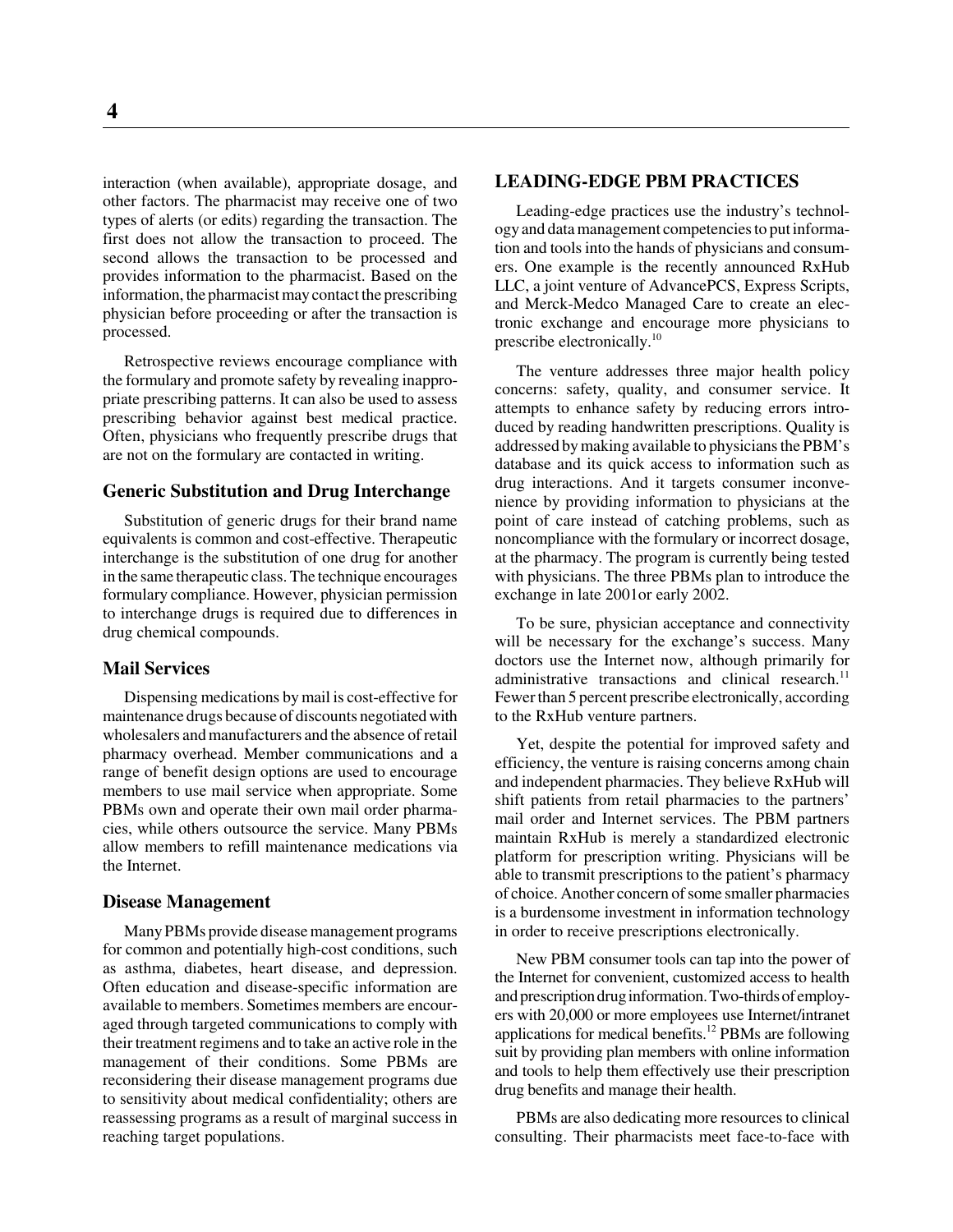physicians and other health care professionals to provide clinical information about prescription drugs and treatment protocols. Often, clinical consultants can work from a profile of the physician's prescribing practices to tailor the consultation.

Finally, leading PBMs are positioning themselves as comprehensive health management organizations providing a wide range of research and health improvement services. One example is the Center for Healthy Aging and Drug Safety at AdvancePCS. The firm is dedicating staff and resources in a "holistic approach to promoting safe and cost effective health care by adding the consumer as an active participant in his/her own health care," according to Renwyck Elder, R.Ph., vice president for strategic business consulting. The center researches aging and drug safety issues and educates consumers, physicians, and pharmacists. Its mission is to influence the overall cost of care by facilitating reductions in direct and indirect costs.

#### **EMPLOYER-SPONSORED PLANS**

Forty-eight percent of employers with more than 10,000 employees contract directly with a PBM, according to a recent survey by consulting firm William M. Mercer.<sup>13</sup> Each employer's prescription drug plan is different with respect to coverage and elements such as utilization controls and disease management. However, employers interviewed for this brief expressed similar expectations of their PBMs: smooth plan administration with advanced use of technology and good internal controls; best practice clinical management programs, including provider initiatives and effective drug utilization review programs; favorable financial terms; excellent customer service; and PBM willingness to partner on areas of need or interest.

#### **Contracted Services**

Large employers contract with PBMs for a fairly similar set of pharmacy benefit management services: administrative services, pharmacy network management, formulary management, rebate services, drug utilization management, and mail service. In contrast, health plans may contract with PBMs for administrative services and drug utilization review but manage their own formularies and negotiate their own discounts.

Most PBMs contracting with employers forecast expenditures and consult with employers on plan design. Employers make basic decisions about the restrictiveness of the formulary and the degree to which

prescription drug management techniques are used to promote formulary compliance.

Administrative services usually include maintaining eligibility files, issuing identification cards, member services, reporting, and processing claims consistent with plan design by adhering to coverage rules, such as formulary and prior authorization, and member costsharing in the form of deductibles, copays, coinsurance, and benefit maximums.

In addition to concurrent and retrospective reviews, drug utilization management often encompasses implementation of best practice clinical management programs, health and disease management programs, case management, physician initiatives, and member education and outreach programs.

With a growing number of breakthrough drugs coming to market and increased direct-to-consumer advertising, more employers are asking their PBMs to provide them a formal clinical review of new drugs. The review includes recommendations for placement in the formulary and for encouraging appropriate utilization through controls such as prior authorization, retail edits, quantity limitations, and member cost-sharing.

Typically, large employers contract with only one PBM because discounts and administrative fees are based on projected group utilization. Generally, they opt for a broad pharmacy network, and contracts usually cover a three-year term. The various criteria employers consider in choosing a PBM are summarized in Table 1.

#### **Table 1**

#### **Choosing a PBM: Employers' Administrative, Service, and Financial Criteria**

- Bidding requirements (e.g., eligibility file maintenance)
- Firm profile and stability
- Operational and administrative procedures
- Network management
- Utilization and cost management
- Financial terms
- **Performance guarantees**
- **Miscellaneous administrative requirements**
- References

*Source: Bridget Eber, Hewitt Associates*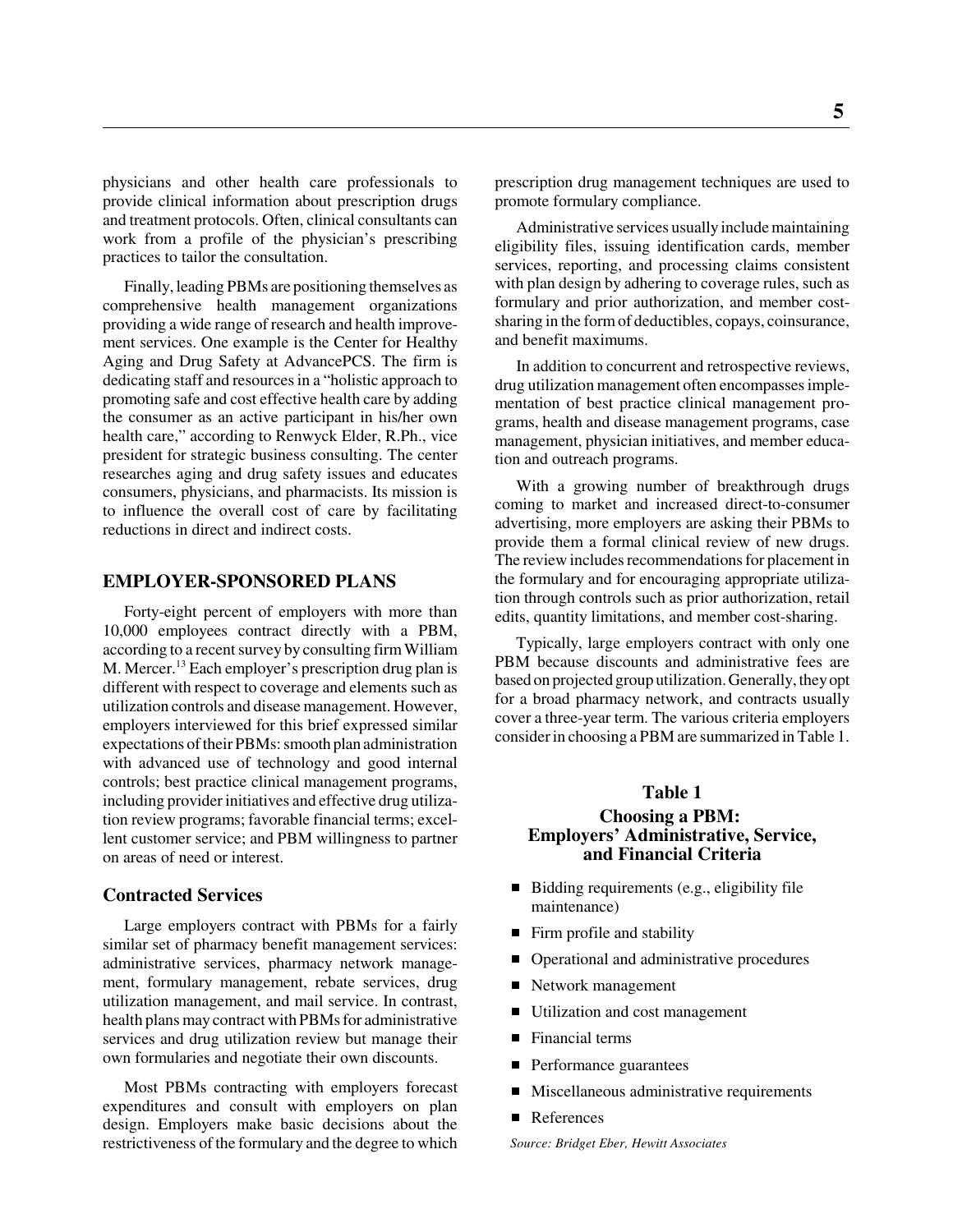#### **Financial Terms**

The typical payment arrangement for employers contracting with PBMs is a fee-per-claim basis. Administrative fees have been declining in recent years, averaging between 10 cents and 60 cents per claim. Financial terms considered during the bid process include administrative and dispensing fees, rebates, and price discounts on drug average wholesale price and maximum allowable cost, a reimbursement schedule for generic drugs. Base rate administrative fees often do not include fees for customized programming of systems administering utilization controls such as prior authorization programs. Contracts often contain provisions prohibiting employers from discussing negotiated fees and discounts with other employers.

#### **Performance Evaluation and Financial Guarantees**

Contracts usually specify performance on several factors. For example, dispensing indicators may address mail service rate, timeliness, accuracy, and generic drug rate. Customer service indicators may include telephone accessibility, response time on written inquiries, and timely and accurate issuance of identification cards.

Employers typically approach PBM performance evaluation in a three-step process. First, they identify areas of importance, such as customer service, generic rate, or mail service timeliness and accuracy. Next, they consider financial incentives. Usually a percentage of the administrative fee (20 to 50 percent) guarantees performance. Sometimes a limited risk-sharing arrangement is used so that PBMs and employers share any savings. Finally, they structure the financial guarantee by establishing targets and defining measures and incentive/penalty arrangements.

#### **Audits**

Audits are used to formally verify PBM performance. The audit provides oversight, ensuring that the PBM meets its contractual agreements, as well as information on utilization and PBM operations and performance. A recent survey found that 68 percent of employers have audit rights in their contracts, but only 30 percent audit their PBMs.14 PBM audits are becoming more frequent, however, and employers are incorporating more detailed audit language into their contracts. New provisions more clearly define audit rights, such as choice of auditor, time frame for responding to requests, and ownership and use of data. As part of the process, PBMs must audit participating pharmacies at their own cost.

#### **EMPLOYER PERSPECTIVES AND LESSONS LEARNED**

A recent survey of employers by the International Society of Employee Benefits Specialists reported that 91 percent of respondents said they were satisfied or very satisfied with their PBMs.<sup>15</sup> Discussions with employers and benefit consultants provide more detail on employer perspectives about PBM strengths, areas for improvement, and lessons learned. Although employers acknowledge PBMs have different management strategies and strengths, they articulate some common themes about performance.

#### **Strengths**

**Administrative Services.** Employers report PBMs efficiently and economically manage a high volume of claims with relatively few problems for beneficiaries. For example, one large employer interviewed for this brief reports that 400,000 prescription drug claims are processed annually. AdvancePCS, one of the three largest firms, manages 450 million pharmacy claims annually, representing \$18 billion in drug expenditures.<sup>16</sup> Nowhere else in the health care delivery system is such a large volume of claims processed in real time so efficiently.

**Negotiated Discount Pricing on Drugs and Networks.** PBMs are effective at negotiating rebates from manufacturers and lower prices from retail pharmacies (drugs and dispensing fees) for plan members than are available to cash-paying customers.

**Drug Utilization Review.** PBM databases are comprehensive. They provide real-time safety controls and the potential to continually improve efficiency and care quality.

**Mail Service.** Audits of mail order services reveal they are efficient and secure. Plan members, rather than sponsors, are usually the primary beneficiaries of savings associated with mail service due to the deep discounts offered to encourage their use. For example, the retiree drug plan might have a 20 percent coinsurance for a 30-day supply at retail and \$10 generic/\$20 brand copays for a 90-day supply by mail. Employers are reexamining plan design to ensure it does not overemphasize mail service and result in wastage of medications and unnecessary spending. They want to avoid problems such as a beneficiary's buying a 90-day supply of a maintenance drug only to have problems with side effects and never finish the course of medication. Some employers require at least two prescription fills through retail before allowing or requiring the prescription to be processed by mail.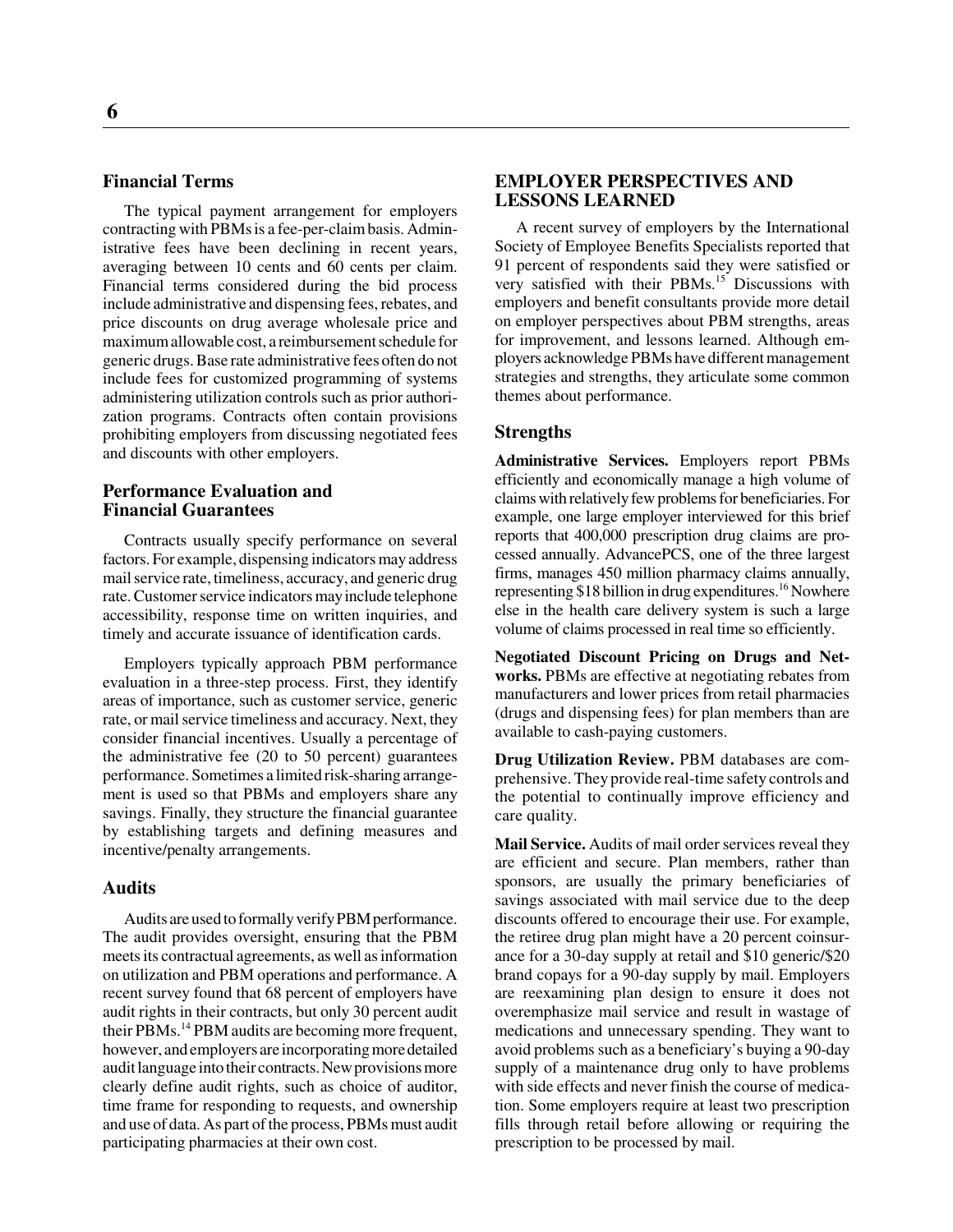#### **Areas for Improvement**

**Client-Focused Infrastructure and Reporting.** A number of employers express dissatisfaction with PBM reporting, saying they have difficulty understanding the data. Employers also want reports tailored to specific interventions. Generally, PBMs will not customize reports without charging additional fees. For their largest clients, the cost of customized systems and reporting is usually included in the bidding process.

A related issue employers raise is member service. Especially during the first quarter of a plan year with new coverage rules, employers report that members are frequently directed back to them rather than having issues resolved by the PBM. As large corporations reduce the size of their benefits staff, the problem is becoming more pronounced. Employers want PBMs to use more sophisticated information and reporting systems so that member service representatives can readily reference coverage rules and reports can be customized. They also want better handling of member inquiries, especially when delivering unwelcome messages, and better execution of appeals processes.

Industry leaders are aware of employer concerns and are responding in a variety of ways. For instance, some PBMs are experimenting with electronic venues to customize reports. Employer-clients would have a database available to them and could customize their own reports. PBMs are also distilling data into actionable information and creating reports consistent with plan objectives, rather than reporting a lot of data that may be meaningless to the client. PBMs and their clients are continuing to work together to improve reporting and customer service.

**Proactive Programs.** Employers want PBMs to more actively address physician prescribing patterns and pharmacy performance to encourage best clinical practice. The lack of proactive account management relative to cost management and quality improvement opportunities is a common employer complaint.

For example, Verizon Communications, working with Omnicare, Inc., a geriatrics health care company, found a significant number of Verizon's Medicareeligible retirees were being prescribed cisapride, a gastroesophageal reflux disease medication with adverse side effects for many seniors.17 They also found their PBM did not have a drug utilization review protocol to caution against cisapride use in seniors, even though there are alternatives with significantly less risk. Omnicare pharmacists consulted with prescribing physicians in an effort to reduce the risk of cisaprideassociated problems in plan members with medical and drug risk factors. The effort resulted in cisapride being discontinued in 78 percent of identified cases.

Another example is an effort led by General Motors (GM) to improve treatment compliance and drug effect through dosing optimization. GM's director of pharmacy, health care initiatives, Cynthia Kirman, PharmD., has met with hospitals, health plans, PBMs, medical societies, employers, and drug manufacturers to stimulate awareness and education about the quality and cost implications of once- versus twice-daily dosing. GM is working with Merck-Medco Managed Care on developing a pilot program to improve optimal dosing for maintenance drugs obtained through mail service.

Employers recognize that payment on a per claim basis does not provide PBMs an incentive to improve clinical practice. Some are exploring more aggressive risk-sharing arrangements such as performance-based pharmacy networks. Others are excluding rebate guarantees from their contracts to reduce incentives driving utilization toward specific drugs.

#### **Lessons Learned**

Employers interviewed for this issue brief generally agree that they would offer the following advice to others considering contracting with PBMs.

*Recognize that not all PBMs are alike.* Most PBMs evolved with a focus on a particular market segment and therefore developed specific management strategies and strengths. For example, a PBM may present excellent financial terms but not have a strong reputation for service to pharmacists and physicians. Open reporting of rebate agreements and processes may be a management approach for one firm, but not another. One PBM may have successful disease management programs, while another is relatively ineffective in demonstrating participation by target populations. Although there is a fairly uniform level of administrative services provided by industry members, employers must consider a number of financial, operational, and special program issues during the bidding and selection process.

*Clearly define objectives and contract terms.* As employers gain more experience with PBMs, they are less likely to use standard PBM contracts. Many employers are undergoing a comprehensive review of contract terms to improve clarity. For example, new contracts clearly define how measures will be calculated and reported and how penalties will be assessed. They thoroughly describe audit rights and what constitutes a rebate. Financial terms are being renegotiated with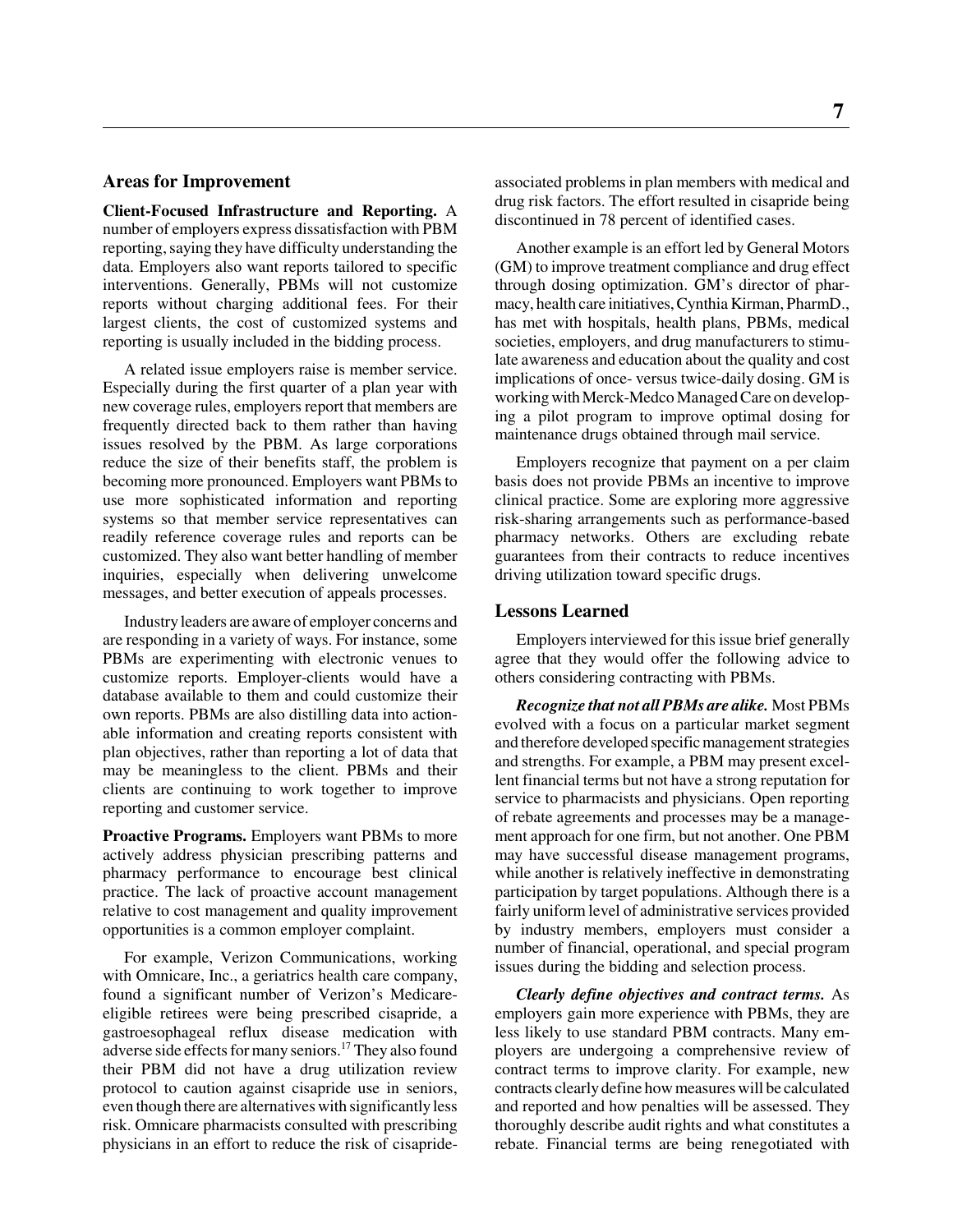greater use of incentive/penalty arrangements. More employers are working with consultants familiar with PBM operations in order to improve their knowledge and position prior to contracting.

*Formally review performance.* Although it can be expensive, more employers are auditing their PBMs. Occasionally, audits find errors such as incorrect fees or discounts programmed at set-up that result in financial charges to the PBM. Some employers report that an audit revealed a PBM practice they did not track in routine reports, such as therapeutic substitutions at mail service. The Segal Company, an actuarial and consulting firm, finds formal PBM reviews and audits often "provide encouraging news about PBMs," such as higher than expected generic substitution rates and larger discounts than required by the contract. $18$ 

*Actively communicate with plan members.* Leading employers believe the more informed employees and retirees are about their prescription drug benefit, the less likely they will have problems. At a minimum, members should understand the objectives of the prescription drug plan and know what drugs are on the formulary and what techniques are used to promote formulary compliance.

Changes in coverage or processes present special communication challenges. Drug price changes are especially difficult to communicate in a timely way. Employers devote significant resources to benefits communication. They actively educate employees and retirees through a variety of venues about their benefit plans, navigating the health care system, and health promotion/disease management. PBMs, through contractual agreements, are also responsible for educating plan members. They use multiple media to reach out to members and respond to their inquiries. They also prepare network pharmacies to answer plan member questions.

#### **Growing Concerns about Manufacturer Relationships**

As prescription drug spending continues to climb at double-digit rates, more employers have questions about the effects of PBM/manufacturer relationships. Speaking candidly, they worry that manufacturer pricing and rebate agreements may inappropriately drive formulary and drug switching decisions and excessive use of drugs. There is no objective evidence linking rebates to inappropriate volume increases or drug substitutions to consumer harm or benefit. But PBMs do not disclose details of rebate negotiations and other revenue from manufacturers, fueling speculation

about the actual effects of those agreements. Jim Astuto, regional manager with the healthcare management group at Verizon Communications, speaks for many employers when he asks, "Are we getting discount prices while driving increased volume?"

Until recently, few employers were interested in drug formulary management. Employers are reluctant to involve themselves in areas where they have little expertise. After making basic decisions about formulary restrictiveness and enrollee cost-sharing, they rely on the PBM and its pharmacy and therapeutics (P&T) committee to recommend a quality formulary. The P&T committee usually comprises physicians and clinical pharmacists and is often independent of the PBM. Their recommendations are based on evaluations of drug efficacy, safety, and relative cost. Drug side effects and their relationship to physician visits, clinical monitoring, and patient functioning are considered when determining relative cost.

Many P&T committees use what Joanne Sica, assistant vice president of Aon Consulting, refers to as a "bucket strategy."19 The first bucket contains "must have medications." The second bucket contains "no need to have medications." These drugs either have no clinical advantage over others in the same therapeutic class or have safety or efficacy profiles that are not comparable to others in the class and/or have a higher price. The third bucket contains "could have medications." These have similar safety, efficacy, and relative cost as other drugs in the therapeutic class and are good clinical alternatives for many patients.

Once determinations are made on "must have" and "no need to have" drugs, the committee may provide guidance on the "could have medications" and the number of choices physicians should have within a therapeutic class. Otherwise, their work is complete. The PBM then negotiates price and rebate agreements on the "could have medications." Whether those drugs end up on the formulary may be due more to the capabilities of the PBM's rebate contracting department than to clinical significance, according to some industry experts.

Some PBMs report a somewhat different P&T committee process. Among others, the Merck-Medco Managed Care P&T committee does not use cost as a factor in its considerations. Drug price is negotiated by the PBM based on its ability to move market share. It does not enter into P&T committee deliberations.

Rebate negotiations seem to be getting more complex. Negotiating a rebate for one drug often necessitates having other of the manufacturer's drugs on the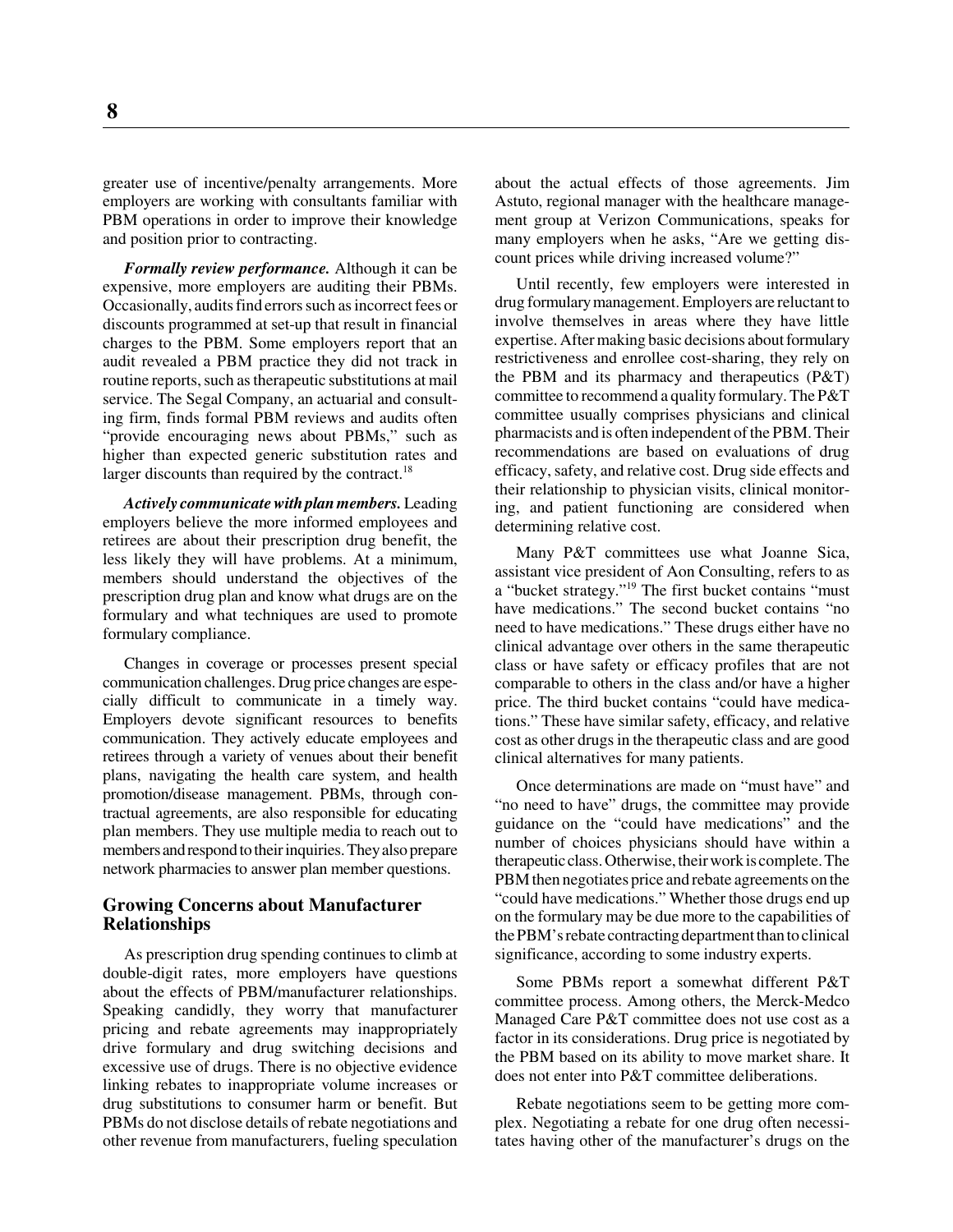formulary. Manufacturers may also require demonstrated market shifts to qualify for rebates. The PBM's use of the formulary to shift utilization gives them better leverage to negotiate prices and rebates from manufacturers. But there are numerous questions about that strategy, such as whether drug switching decisions are in the best interest of individual consumers and how physicians view therapeutic substitution requests and other, perhaps numerous, PBM formulary advisories.

Employers play a part in the problem by accepting discounts and using rebate performance guarantees. In this competitive environment, however, most employers are reluctant to give up rebates when everyone else benefits from them and there is no hard evidence of detrimental utilization effects.

#### **CONSIDERATIONS FOR MEDICARE**

As Congress considers expanding Medicare benefits to include outpatient prescription drugs, large employer experiences highlight important considerations for Medicare policy.

#### **Expenditure Trends and Patient Affordability**

Prescription drug costs as a percentage of total health care expenditures will continue to rise and older Americans will continue to account for a disproportionate share of drug spending. In 2000, drug spending rose by 19 percent to almost \$132 billion. A recent study by the Health Care Financing Administration predicts prescription drugs will be a major driver of annual health care spending increases averaging 13 percent over the next decade.<sup>20</sup> Medicare beneficiaries will spend an estimated \$686 out-of-pocket on drugs in 2001, and 20 percent of them will spend more than  $$1,100.<sup>21</sup>$ 

Employer experiences bear out these data. The drug benefit is the fastest rising component of retiree medical plan costs. A survey of large employers predicts retiree drug costs will increase 23 percent in 2001, compared to a 13 percent rise in total retiree medical plan expenditures. $22$  One employer interviewed for this brief reports that Medicare-eligible retirees use an average of 34 prescriptions per year, while the average for active enrollees is 11 percent.

More work is needed to understand PBMs' capability to affect drug prices, expenditures, and trends. A 1997 U.S. General Accounting Office study of the Federal Employees Health Benefits Plan estimated significant savings from PBMs, although much of the

savings came from "lower prices paid to pharmacies rather than rebates offered by drug manufacturers."<sup>23</sup>

Private employer experiences show PBMs exert more control over expenditures and trends than an unmanaged system does, but on the whole are unsuccessful in slowing spending growth. PBMs counter they could further slow spending if permitted to use more aggressive pharmacy management strategies, but employers are unwilling to do so.

Nevertheless, after almost a decade of annual double-digit growth in prescription drug expenditures, employers are increasing copays for brand and generic drugs. And more employers are considering shifting consumer cost-sharing from a copay to a coinsurance design. As shown in Figure 1, copayment accounts for more than three-quarters of current cost-sharing structures. The copay design, a flat fee paid by plan members for a prescription, such as \$5 for generic and \$10 for brand drugs, has resulted in employers' paying an increasing share of drug costs as prices have increased. The coinsurance design requires plan members to pay a percentage, usually 20 percent, of the prescription cost. Coinsurance designs automatically index member out-of-pocket spending to the drug's cost and may make consumers more aware of prices for different brand and generic drugs.





*Source: International Society of Employee Benefit Specialists, Survey Results, December 2000.*

#### **The Role of the PBM**

The way the PBMs' role is defined and the flexibility they are given to use techniques such as formulary management and drug utilization review will likely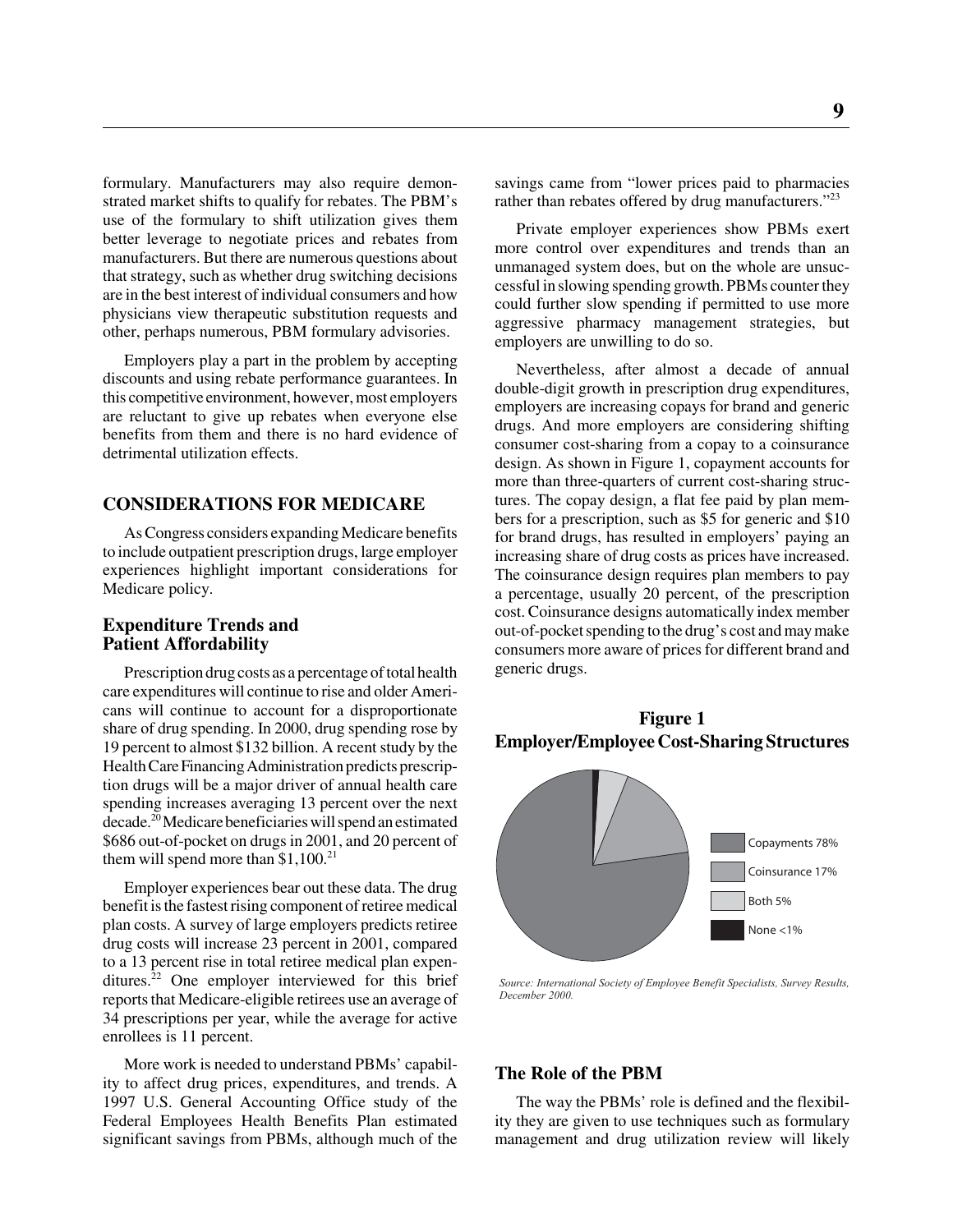determine their effectiveness in containing costs and improving the way patients use and physicians prescribe drugs. However, just as there is a public backlash against managed care, there may be problems if PBMs are perceived by consumers and physicians as being too intrusive.

Such sentiment is evident in New Jersey, where new regulations effective July 1, 2001, prohibit health maintenance organizations from using a closed formulary or denying coverage for drugs not on their preferred list. The new rules also limit plan member and physician incentives to choose preferred drugs.<sup>24</sup>

Citing such examples, policy experts speculate about the appropriateness of the current private-sector model for Medicare. Coverage decisions and processes in a Medicare benefit would need to be more public and subject to greater scrutiny. Some industry experts propose a fairly regulated approach to PBMs administering Medicare benefits, with open formularies, reference (or incentive) drug pricing, and periodic bidding for regional monopoly contracts. Others recommend a more competitive model, whereby seniors would choose among approved PBMs in their market.

Still others, such as the National Association of Chain Drug Stores (NACDS), question the scope of patient care and cost management responsibilities assigned to PBMs in Medicare drug proposals under consideration. NACDS would limit the PBM role to administrative functions, saying they have not been effective care managers and actually add cost to the system.<sup>25</sup>

Depending on the structure of a Medicare PBM market, the formulary itself could be a critical sticking point in designing a workable benefit. Private employers make important decisions regarding the restrictiveness of the formulary and member cost sharing. Will Medicare play a similar role? If so, how will formulary decisions be made, and what are the implications of excluding drugs from the Medicare formulary? On the other hand, formulary design and compliance incentives are the key tools for containing costs. How would program spending be managed with an open formulary and few rules or incentives for preferred drugs?

#### **PBMs and Financial Risk**

Typically, PBMs contracting with employers are paid by a fee-for-service arrangement. They generally do not guarantee drug spending trend or take capitated risk. They do, however, negotiate financial guarantees for certain aspects of the plan, such as generic dispens-

ing rates and rebates. In recent years, PBMs experimented with capitated arrangements. These were quickly abandoned for a variety of reasons: PBMs are not insurers, they have not been able to accurately project cost trends, and they do not have contractual relationships with physicians and therefore have little ability to influence prescribing. Generally, proposals to shift Medicare's insurance risk for pharmacy to the PBM industry through full capitation have met with a cool reception. But, since the Medicare prescription drug bill passed by the House last year was based on capitation, the issue of risk assumption by PBMs has continued significance.

#### **Marketplace Relationships and Dynamics**

Finally, Congress must consider how a Medicare benefit administered by PBMs affects marketplace relationships and dynamics. For example, retail pharmacies say increased PBM market share disproportionately targets them for cost containment through low reimbursement rates. Another competitive issue they raise is the redirection of consumers to mail order and Webbased pharmacy services. While mail order and online pharmacies may be a convenience for consumers, the long-term impact on retail pharmacies is unknown.

#### **THIS FORUM SESSION**

#### **Speakers**

**Bridget Eber, Pharm.D.,** who leads Hewitt Associates' national prescription drug consulting practice, will begin with an overview of the PBM industry and a discussion of the principles and "rules of the road" that generally guide large-employer contracting decisions. Before joining Hewitt, Eber was a regional pharmacy director for a large national HMO, where she was responsible for administrative and cost management programs. She has also practiced as a clinical pharmacist.

**Cynthia Kirman, Pharm.D.,** director of pharmacy, health care initiatives, at General Motors, will discuss GM's experience with pharmacy benefit management and outline current GM pharmacy initiatives, with a focus on retiree issues. In her role at GM, Kirman, a registered pharmacist, works with insurance carriers, unions, and community leaders to improve prescription drug value and quality. Her previous professional experience includes serving as director of pharmacy programs for a health maintenance organization and as director of clinical information services for a pharmacy benefit management company.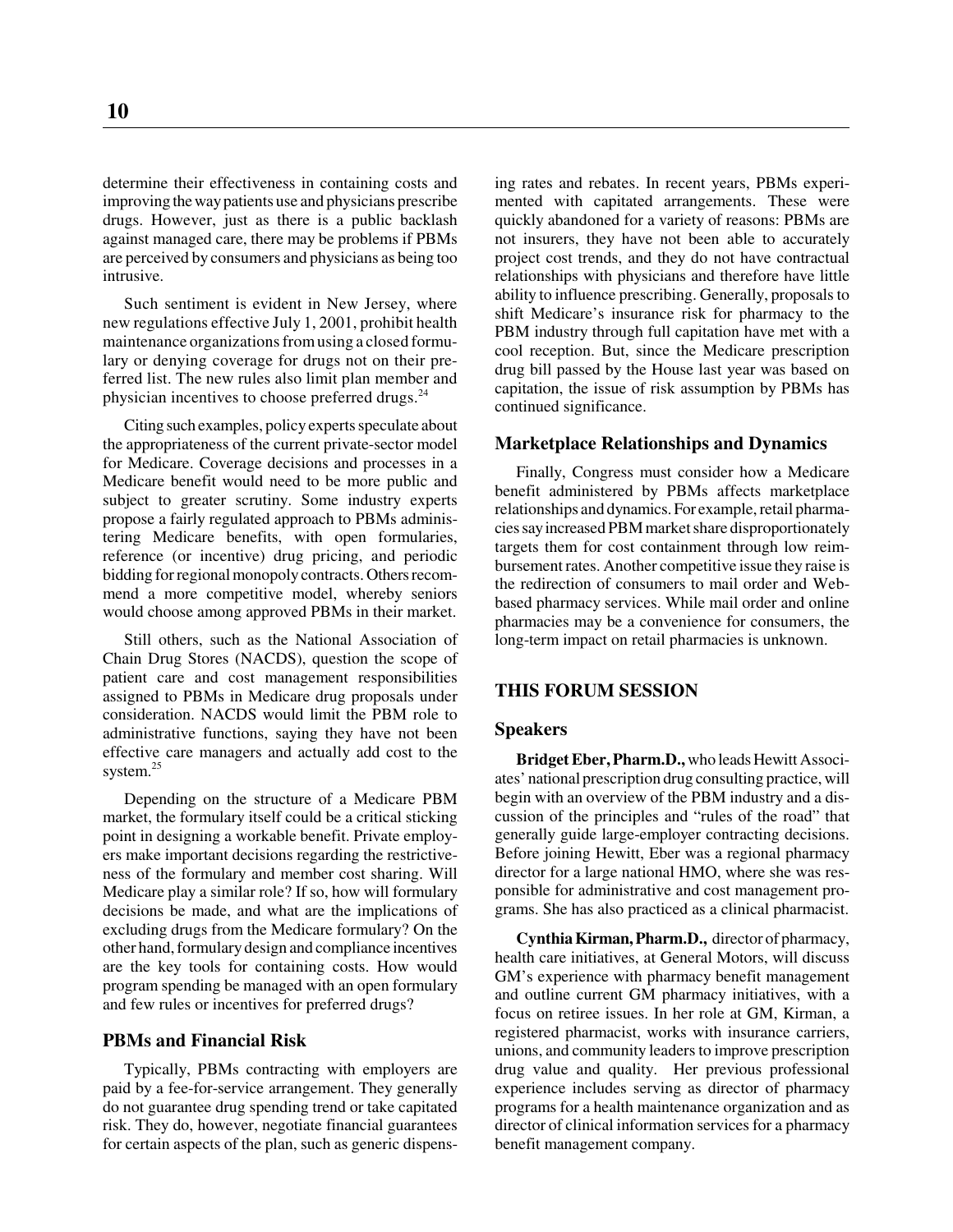**Bruce I. Taylor**, director, benefits planning, health and welfare plans, at Verizon Communications, will discuss the firm's experience with pharmacy benefit management as well as important considerations for Medicare's use of PBMs. At Verizon, Taylor is responsible for the strategy and management of the firm's health care and other welfare employee benefit plans. He is actively involved in national health care issues and holds leadership positions in the Washington Business Group on Health, the Employer's Managed Health Care Association, and the Leapfrog Group for Patient Safety, among others.

**Jeff Sanders,** senior vice president, strategic initiatives, at AdvancePCS, will focus on the operational issues PBMs face in providing services to large-employer customers and how these issues would play out in a Medicare environment. Before joining PCS in 1993, Sanders served three years as director of the Office of Legislation and Policy at the Health Care Financing Administration; he has also held posts with the Congress and the Office of Management and Budget.

Independent health policy consultant **Lynn Etheredge** will conclude with reactions to the speakers' presentations, raising key questions about the use of PBMs to implement a Medicare prescription drug benefit. Etheredge's career includes several stints at the Office of Management and Budget; he currently works with the Health Insurance Reform Project at the George Washington University and has authored numerous policy studies about Medicare reform and prescription drug coverage.

#### **Key Questions**

Among the questions to be considered by the speakers are the following:

- How effective are rebates for cost containment? And to what extent do purchasers actually pay the average wholesale price? If PBMs manage most of prescription drug purchases, can they all be getting discounts from the "average" price?
- What would be the role of PBMs in a Medicare benefit? By what process will Medicare as the buyer make cost containment, utilization management, and formulary decisions? If PBMs were given little latitude to apply utilization management techniques, how would costs be managed?
- How should the Medicare PBM marketplace be structured, that is, one PBM per area or competing PBMs?
- How would a Medicare benefit administered by PBMs affect marketplace dynamics and relationships among PBMs, retail pharmacies, manufacturers, and health plans? How would the benefit affect competition for PBM services, considering there are other companies with similar management capabilities, such as the Blues plans and EDS?
- What are the Medicare specific concerns, such as implementation and administrative challenges related to Medicare population characteristics (for example, older, sicker, lower average income; integration of Part A and B systems with PBM operations; and restructuring of medigap options)?
- $\blacksquare$  In designing the benefit, how can Congress capitalize on industry information management capabilities to improve drug safety and efficiency?

#### **ENDNOTES**

1. For more information on industry evolution and a glossary of terms, see Robin J. Strongin, "The ABCs of PBMs," Issue Brief No. 749, National Health Policy Forum, October 27, 1999.

2. Mark McClellan, Ian D. Spatz, and Stacie Carney, "Designing a Medicare Prescription Drug Benefit: Issues, Obstacles, and Opportunities," *Health Affairs*, 19, no. 2 (March/April 2000): 26-41.

3. Anna Cook, Thomas Kornfield, and Marsha Gold, "The Role of PBMs in Managing Drug Costs: Implications for a Medicare Drug Benefit," a report by Mathematica Policy Research, Inc., for the Henry J. Kaiser Family Foundation, January 2000.

4. Strongin, "ABCs of PBMs," and Lynn Etheredge, "Pharmacy Benefit Management: The Right Rx?" Health Insurance Reform Project at the George Washington University, April 1995.

5. Cook et al., "Role of PBMs."

6. For a detailed overview of PBM origins and ownership, see Cook et al., "Role of PBMs."

7. Bridget Eber, "The Employer/Purchaser PBM Perspective," presentation for Hewitt Associates at the National Health Care Purchasing Institute Advanced Purchaser Workshop, Academy for Health Services Research and Health Policy, November 17, 2000.

8. Cook et al., "Role of PBMs."

9. A three-tier structure has different copayments for generic, brand, and nonpreferred brand drugs. In 2000, 29 percent of large employers used a three-tier plan with an